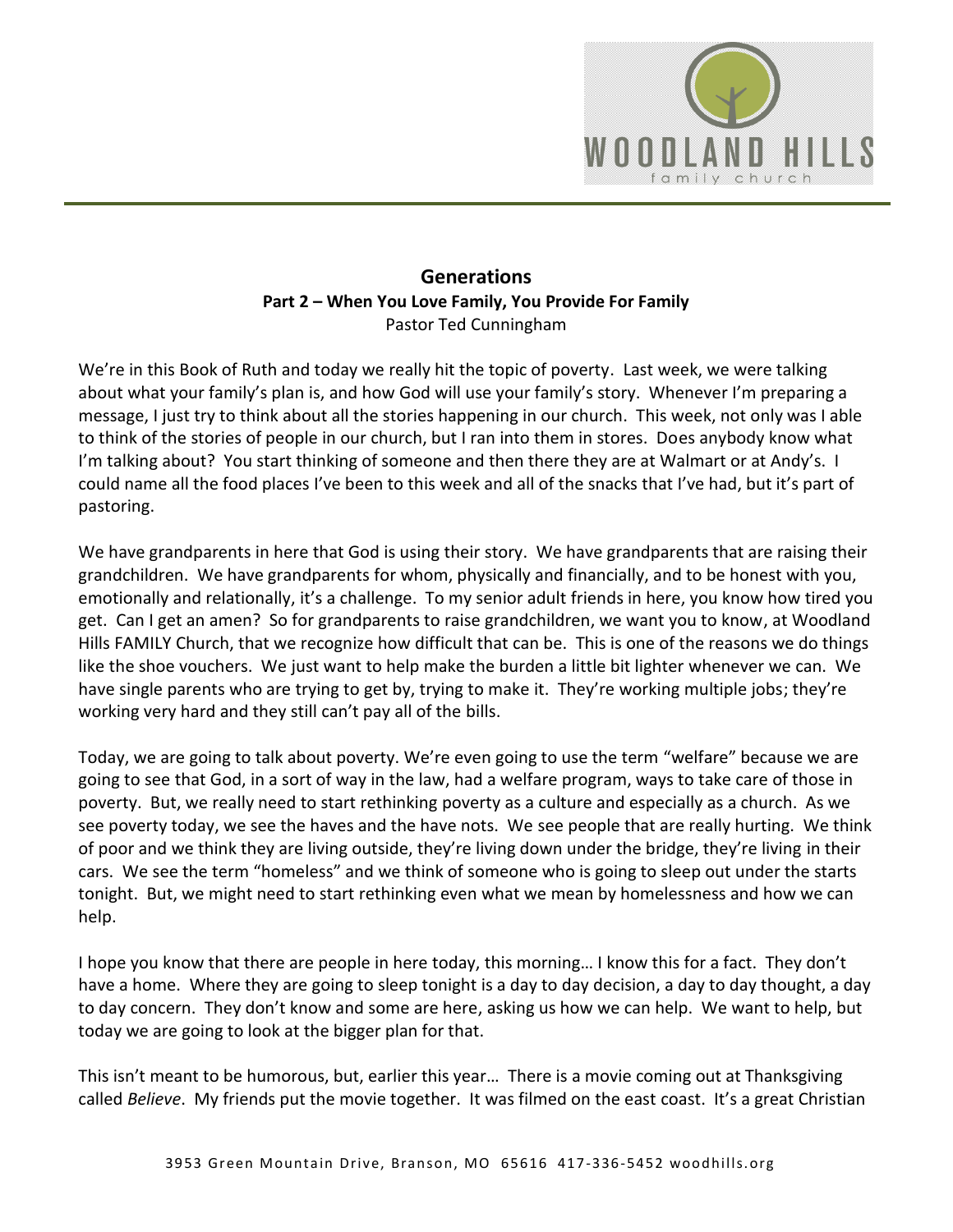movie. They said, "Ted, we have the perfect part for you. We want you to be in the movie." It's not a comedy. There are funny parts in it, but I was not given a comedic role. I was given two lines. I think the whole movie pretty much pivots on these two lines. I didn't even have a name in the movie. My role was homeless man number 2.

I spent eight hours on set to deliver my two lines. It was me and about a hundred other people who were acting homeless. They didn't think I was good enough for homeless man number one, so they gave me homeless man number 2. Homeless man number 1 was a real actor from Hollywood. I have to be honest with you, I think he was a little smug. I should have been homeless man number 1…

We all got dressed up, and as I looked around, I thought it was interesting. I didn't realize they were intentional with this, but when I showed people pictures of me dressed as homeless man number 2, the number one comment I got was "You don't look homeless at all." They did that on purpose because most Christians today don't understand homelessness. When they think homeless, they think hobo. When they think homeless, they think someone who hasn't taken a shower for two or three months. The movie was very intentional with making sure the homeless looked like people who were getting up every day, going at it, but they just couldn't get ahead. That's true in our culture today. Today, we are going to look at God's grace and his plan. I want, with all those stories, for you to be thinking about people you know who are struggling financially.

We are in a political season, so I have to say this. And this is a political statement. Last week, I gave you things that were not political, but this is a political statement. We have to be careful with our political beliefs that we don't start to develop the have or have not mindset. We have to be careful, when we see someone who's homeless, that we don't develop the attitude that they are lazy.

I'm preaching to myself because as I've studied this week, the Lord has convicted me of a judgmental, republican attitude. I'm just telling you I can go there when I see people in need. I can go, "Why are you in need?" and I can automatically start asking the questions. A big part of it though is for 20 years in ministry, we've been fooled a lot by people. We have people that are truly con artists that come after us in the church, trying to get money. It becomes a challenge, it becomes very difficult at times to figure out those who are truly in need and working hard and trying to provide for their family and those who are lazy and they don't want to work and they just want to rip people off. I asked the Lord to give me more discernment. I don't want this attitude.

There's a great line, in the movie *Believe,* from a single mom trying to raise her son. The son is Isaac. A great young man plays his key role in the move. But, she has a line in that movie that I love. As she looks at Mr. Peyton, the one who owns the company that had to lay all these people off… It's a simple line. She says, "Here's the problem. People like you stop noticing people like me..."

In this political season, if we could just take a pause and look at God's plan today for how to deal with poverty. If poverty is part of your family's story, how can we as a church come alongside you and how can you continue to help your family and move forward with your family.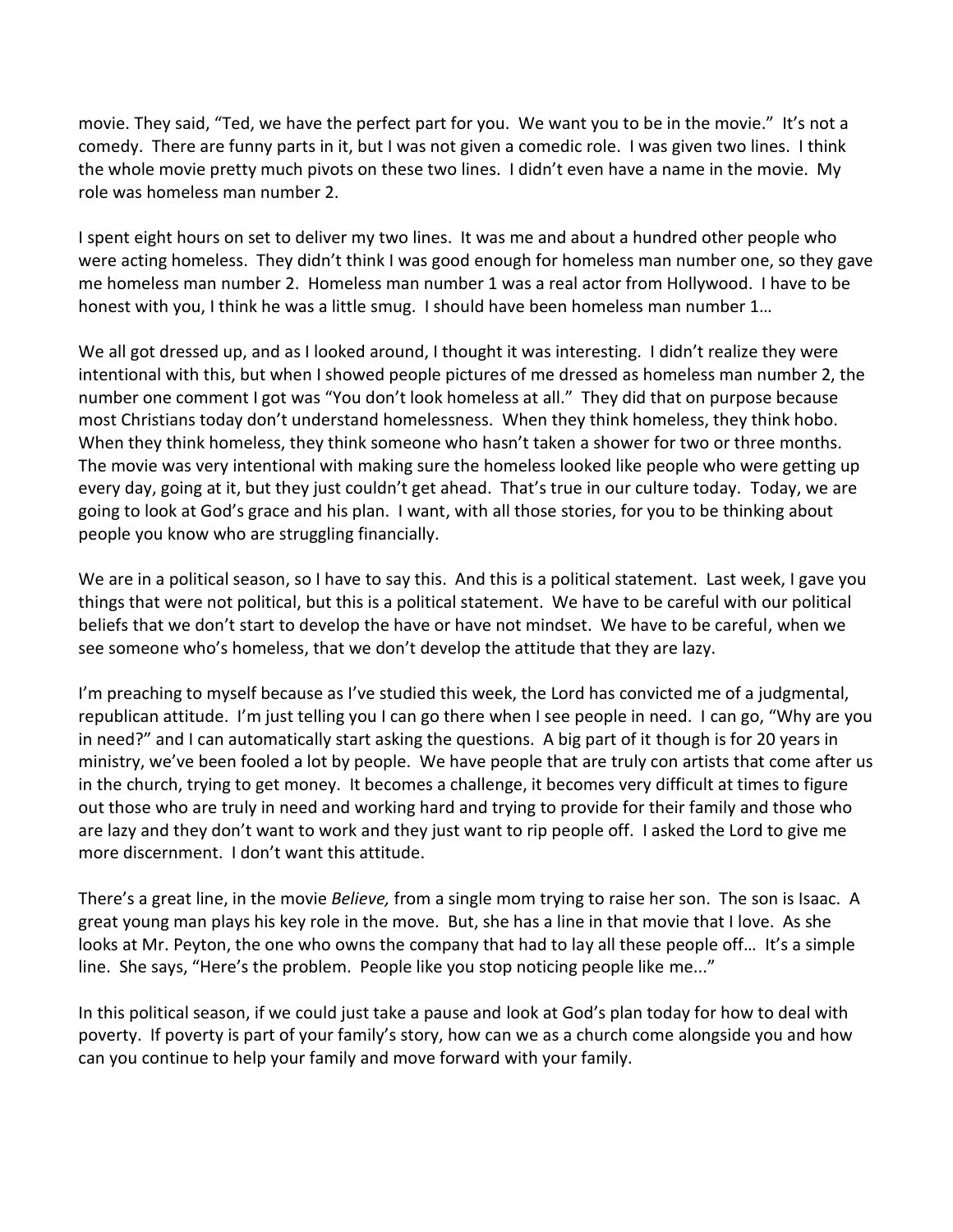There's a great line that Compassion International uses. I heard this on Friday and I thought if that isn't what we need in our culture today. We think that the opposite of poverty is wealth. So like the goal is to move people from poverty to becoming wealthy people. The opposite of poverty is not wealth. The opposite of poverty is enough. The opposite of poverty is having enough, working enough, making enough to provide enough for your family.

Today, as we look at this, I hope you see God's plan unfold in your life and in your family. I hope you see that God does have a plan for taking care of those who need help. If you find yourself below what we would call the poverty level and you find yourself struggling, working hard and not able to pay the bills, this today is not a democrat or republican talk. This today is asking what God's plan is for caring for you and for your family.

To begin, I want to look at this major theme. If you are brand new to our church and you're joining us in this series, we are going through the Book of Ruth. If you have your Bible's, you can turn there. In four parts, we are looking at what your family's story is and asking you to reflect on how God has used you, your family, and the generations that have gone before you to bring you to where you are today. We talked last week about how your family shaped you, your family influenced you, but ultimately, your family doesn't define you. Some of you in here are breaking family curses. You're maybe going to break out of generational poverty. Maybe working wasn't modeled for you in your family and so you were just sitting around waiting for someone to come and take care of you. Maybe part of your story through this series is that you're going to have a change of heart and a change of mind to where you now go after it and you're like, "I'm not going to live this way anymore."

We saw the story last week, in Chapter 1, of Elimelek, who is from Bethlehem, Judah. He takes his wife and his two sons to Moab to try to get help for them because there was a famine in Judah. He goes and dies. His two sons marry, but then his two sons die and we're left with three widows in this story. By the end of Chapter 1, it's down to Naomi and Ruth. Ruth says, "I'm going to stay with you. I'm going to take care of you. Your God will be my God and your people will be my people."

In Chapter 2, we're going to see that Ruth goes even beyond that to say "I love you, Naomi. I want to care for you. Part of my love for you is I want to provide for you." We're going to introduce a new character into the story today named Boaz. In this story, we're looking at those moments we all have at movies where we say. "I didn't see that coming." We're going to look at the fact that Boaz comes in and extends grace to Ruth.

I want to look at this major theme that appears in the book. **God's sovereignty**… We talked about it last week. God has a plan. God is in control. We don't ever have to worry when tragedy strikes whether or not God is still in charge and God is in control. But then we looked at **Human Responsibility**. You and I make choices every day. How does my choice and God's plan work together? There are two ways to think about this.

The first way is to say God's sovereignty is apart from human responsibility. We put these two against each other. If you are student of theology, you know the two school of thought here. I'm going to use the word "extreme" to represent them. Extreme Calvinism teaches God's sovereignty over everything,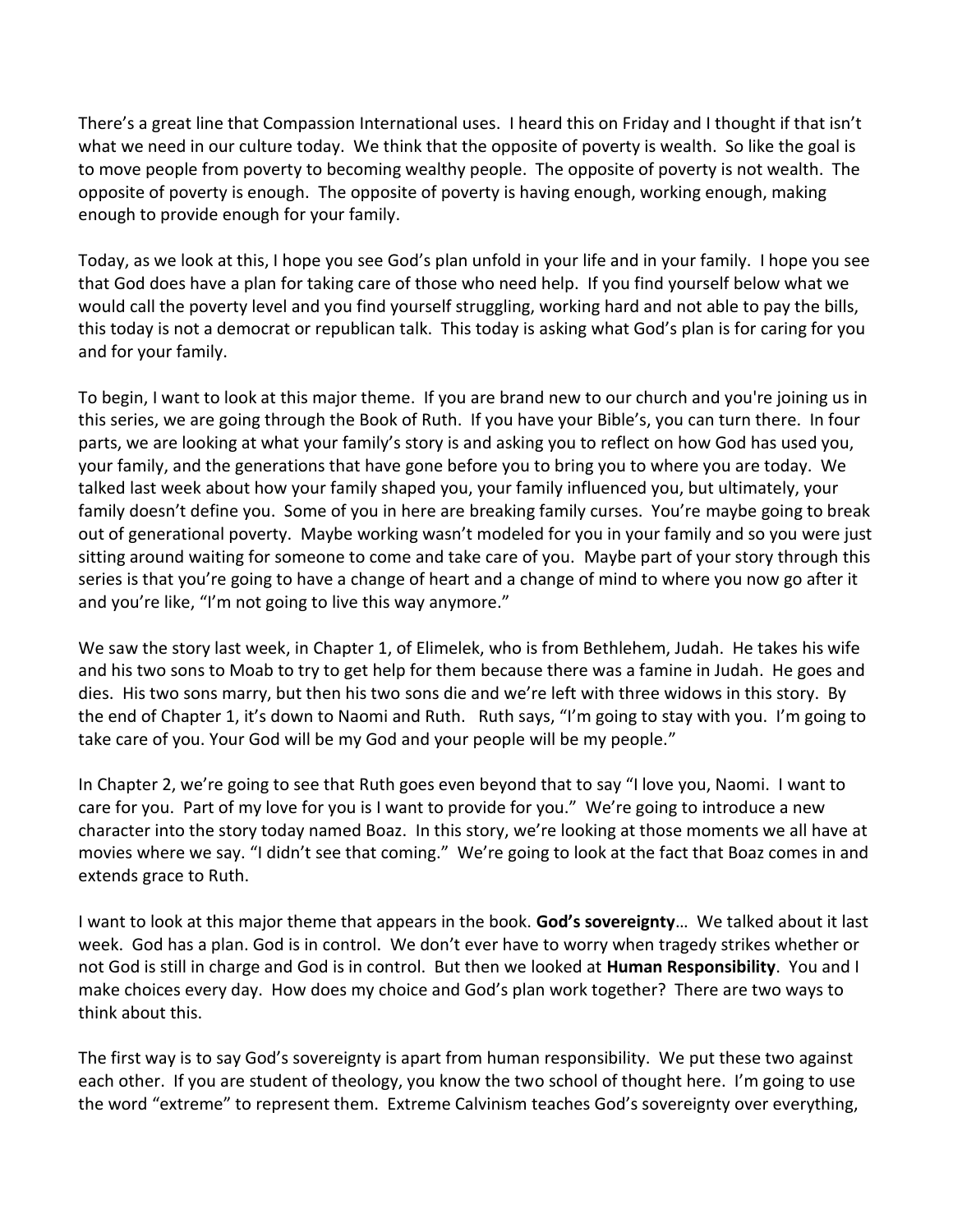even your salvation. God has chosen, according to what we call even hyper Calvinism… God has a plan. God has chosen those who will be saved and those who will not be saved. God has predestined those who will spend eternity in heaven with him and predestined those who will spend an eternity separated from him in hell. That's the extreme. God's sovereignty… the plan is already predestined; he already knows, he's already decided.

Then you have the school of thought that we call Arminianism. Arminianism teaches human responsibility. This says you and I have a free will. God's not willing that any should perish, but that all should come to repent, and you and I should make the decision to place faith in Jesus.

Some think these two ideas are opposed to one another. I've got another way that we need to look at it and it appears in the Book of Ruth and it's God's sovereignty *and* human responsibility. God is at work in the insignificant details of your life. In this story that we're looking at, we don't see a story of direct revelation, angelic visitors, or visible miracles. We see God's plan working out through everyday ordinary life. And now, in Chapter 2, as they've come from the land of Moab, back to Judah, in the Promised Land, we see God's plan working out through the lives of people. Here's what we want you to know and it's where we ended last week. **God works in the details of your life, your family, and yes, your work, even when you don't see it.** 

Just be really honest. How many of you right now have a job you don't enjoy? Wow, we are a happily employed group of people. That is fantastic. Again, I feel I'll get a different response at 11:00. It'll be "Why do you think I have this coping mechanism? I hate my job." How many of you have had a bad job? How many of you had a job once that you hated, with an employer you hated, with a dominant man or woman boss you just couldn't stand, but that job led you to the better job you have today? You can now look back and say God was in the details. You made choices all along the way, but you saw God's plan unfolding.

Now we want to jump in to Ruth 2. It's a long chapter. I have promised Stephanie and the children's team that I will not be delivering a 53-minute sermon this morning. It went long last week. we're in Chapter 2. Remember we ended Chapter 1 with the barley harvest, so the whole thing is going to be in the context of work. We're going to read the whole chapter and I'm hoping, through this whole series, we read every verse of this four-chapter book as we see this beautiful story.

*[1](http://www.studylight.org/desk/?q=ru%202:1&t1=en_niv&sr=1) Now Naomi had a relative on her husband's side, a man of standing from the clan of Elimelek…* This was Naomi's husband, and clan just means a group of families that descend from the same patriarch. *…whose name was Boaz.* So, he's introduced at the very beginning.

[2](http://www.studylight.org/desk/?q=ru%202:2&t1=en_niv&sr=1) And Ruth the Moabite said to Naomi... This is the daughter-in-law, if you're just joining our series. Ruth is the daughter-in- law of Naomi and she made a covenant with Naomi. She said, "I'm going to go back with you. I want to be with your people and I want your God to be my God." But, now you have this pair, Naomi and Ruth, who are impoverished, struggling, in a place of deprivation and despair, but Ruth is going to deal with it. Ruth has a plan. *"Let me go to the fields and pick up the leftover grain behind anyone in whose eyes I find favor."*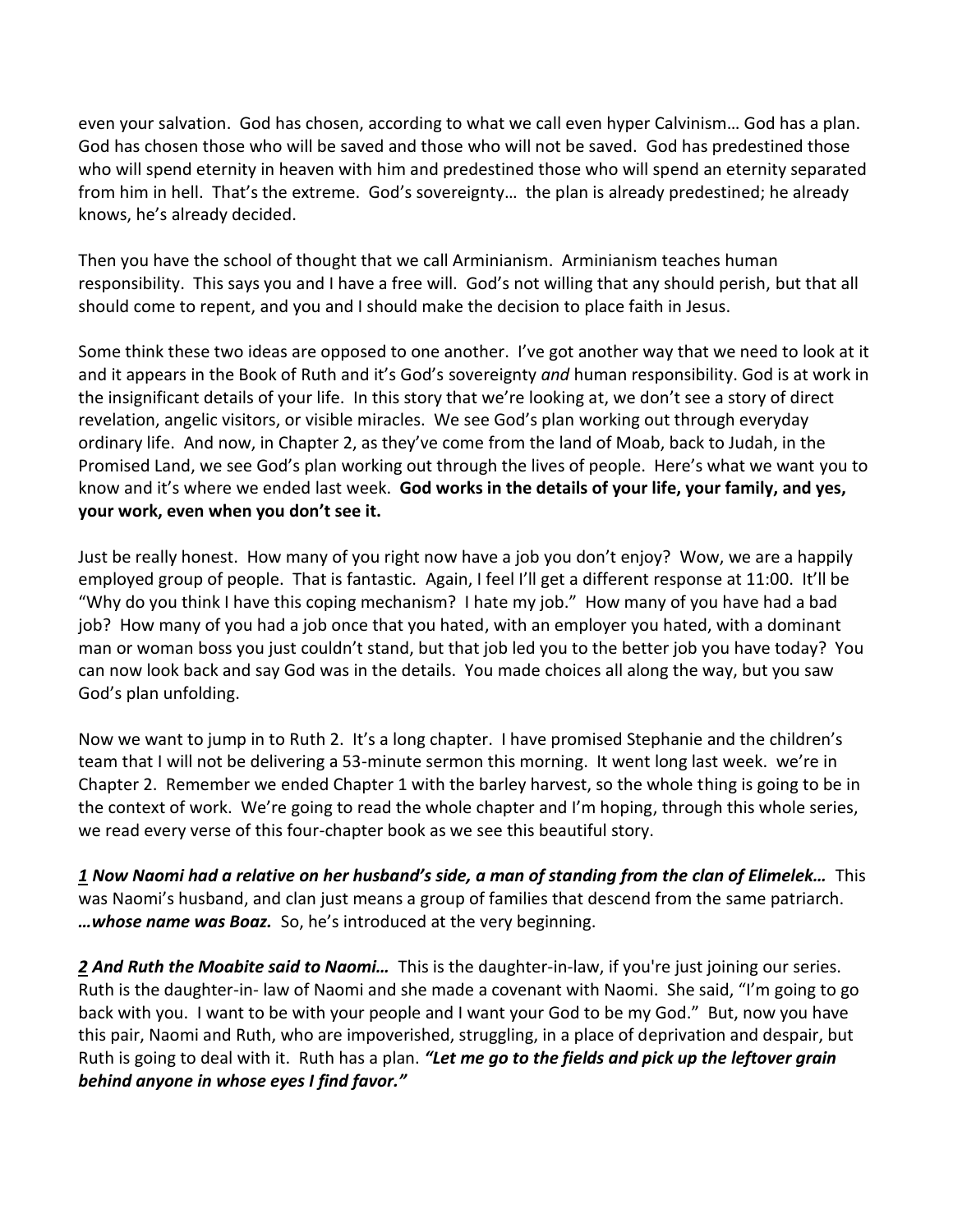We are going to see this in a second. This is actually part of the Old Testament law that we call the Gleaning Law.

*Naomi said to her, "Go ahead, my daughter."* I'm just wondering how many senior adults are being taken care of right now by children who get up every day and go to work and parents are like, "Go". You have a responsibility. There are some folks in our church who are sending their parents off to work. There are adult children in our church that are sending parents off to work and spouses off to work. I say this from the heart of a pastor who loves you; it needs to be you getting off the couch and going to work. It needs to be you thinking through and asking the Holy Spirit to call you by name this morning. You say, "Ted, I have a disability." Let me tell you, there are many places in Branson, Missouri that hire those with a disability. This isn't me picking on your one particular story. I know there are some in here right now who think I'm going after them. I'm not. I'm just saying if you are sending your parents, the grandparents of your children, off to work to provide for your children, it's time for you to get up and go to work.

 *[3](http://www.studylight.org/desk/?q=ru%202:3&t1=en_niv&sr=1) So she went out, entered a field and began to glean behind the harvesters. As it turned out, she was working in a field belonging to Boaz, who was from the clan of Elimelek.* I think it's important that we see "as it turned out" because Verse 1 introduced Boaz, but it doesn't mean that Ruth knew this was Boaz's field. It turned out that she happened to be in his field. So, she's going to take advantage of the reaping laws.

Here are the reaping laws that we find in Leviticus. I want you to see this. This is what she is using. This is, of sorts, God's welfare plan for those who are foreigners, those traveling through the land, and those who are in need.

Here's what he tells the people in Leviticus 19. *[9](http://www.studylight.org/desk/?q=le%2019:9&t1=en_niv&sr=1) "When you reap the harvest of your land, do not reap to the very edges of your field or gather the gleanings of your harvest."* The stuff that falls. If you've ever picked at Persimmon Hill blueberry patch, you know there are probably more blueberries on the ground that we ever get in bags or buckets. Gleaning would be allowing those in need to go behind and not pick from the plant, not pick the grapes from the vineyard or pick the grain from the stalks, but to go on the ground and pick up anything that was left over. We use this term today. If you want to be successful at work, get behind someone who has gone before you and glean wisdom from them.

In many ways, this is what I did with Dr. Gary Smalley for years. I just went along and carried his bags. I wanted to glean information from him. Also, when he got to a place in ministry where he didn't want to do some of the ministry anymore, he would start dropping stuff behind him and I would come behind him, gladly, and pick up what I would call table crumbs, the leftover part. This was the plan.

### *[10](http://www.studylight.org/desk/?q=le%2019:10&t1=en_niv&sr=1) "Do not go over your vineyard a second time or pick up the grapes that have fallen. Leave them for the poor and the foreigner. I am the Lord your God."*

Notice it doesn't say gather it all up, set it in the corner of the field, and do the work and harvest it, so we can have people deliver it to those in need. No. We need those in need that are hungry to start working. We need them to also come in the field and take the sweat of their brow to provide for their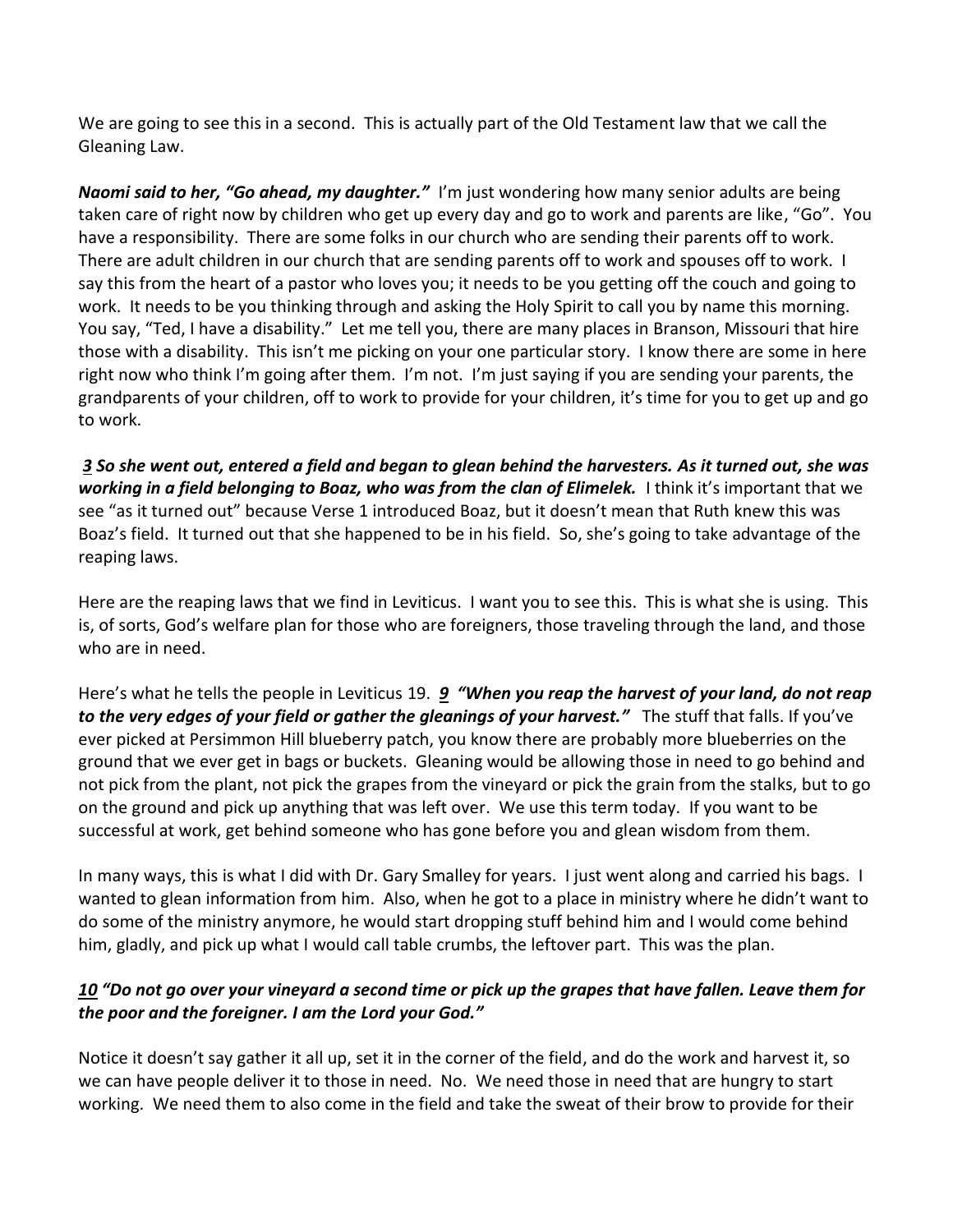family. They may not be rich like Boaz. They may not have a field. They may not have multiple fields. They may not have workers that can harvest for them, but they can get up each and every day and get busy and get after it.

So, this is the gleaning law. I just want to encourage my republicans to keep quiet because you are going to tick off the Bernie supporters, alright? I have to bring that up in jest because there are some of you who are going to be thinking socialism versus capitalism throughout the whole message. You're going to be thinking republican versus democrat. Let's stick with God's plan today. This is super important.

I have so many pastor friends that have told me I use way too much political humor and that I have to stop it because I'm driving people away. I go, "Well, we are trying to keep from going to a third service. That is a goal." I don't know if you know this, but a third service is a major hassle.

I said, "I think you guys are ridiculous for going through a political season and not even recognizing it. You have to talk about it."

Watch how this translates now into the New Testament in 1 Timothy 5. You've heard me share snippets of this, but here's the whole text.

*[3](http://www.studylight.org/desk/?q=1ti%205:3&t1=en_niv&sr=1) Give proper recognition to those widows who are really in need. [4](http://www.studylight.org/desk/?q=1ti%205:4&t1=en_niv&sr=1) But if a widow has children or grandchildren…* The key here is family. If a widow has family, the burden falls on them. Again, your parents are not the burden of the government. Your parents are your burden.

I'm going to brag on someone for just a second here and it's my mother in law who is taking care of her 91-year-old father right now. I'm watching this and I praise the work that she is doing and the way that she is caring and providing for him. We know that when you get into your 90s… And some of you won't experience that, but I'm going to tell you, being around many who are in their 90s, they start to not think properly, if you know what I'm talking about. Many things start to go wrong and there is nothing coming back from them, but all you're doing is caring for them. If you have someone in need in your family, it starts with you. This is where I say thank you and I praise the work of every grandparent in here who is taking care, and I mean physically, emotionally, relationally, and financially, of your grandchildren, you understand the burden for providing for family falls on the family first.

If there is one in need, the grandchildren, the children, *…these should learn first of all to put their religion into practice by caring for their own family and so repaying their parents and grandparents, for this is pleasing to God.* You've heard me say this before and it's like I tell Carson all the time. As I do things for him, I'm reminding him and Corynn that I can't wait for them to return the favor. "All these meals I'm buying for you, I'm one day going to sit there and you're going to bring them all back to me. All the times I wiped your rear-end… There's a day coming when you will return the favor unto your father."

Then Paul holds no words back. He says, *[8](http://www.studylight.org/desk/?q=1ti%205:8&t1=en_niv&sr=1) Anyone who does not provide for their relatives, and especially for their own household, has denied the faith and is worse than an unbeliever.* In a nutshell,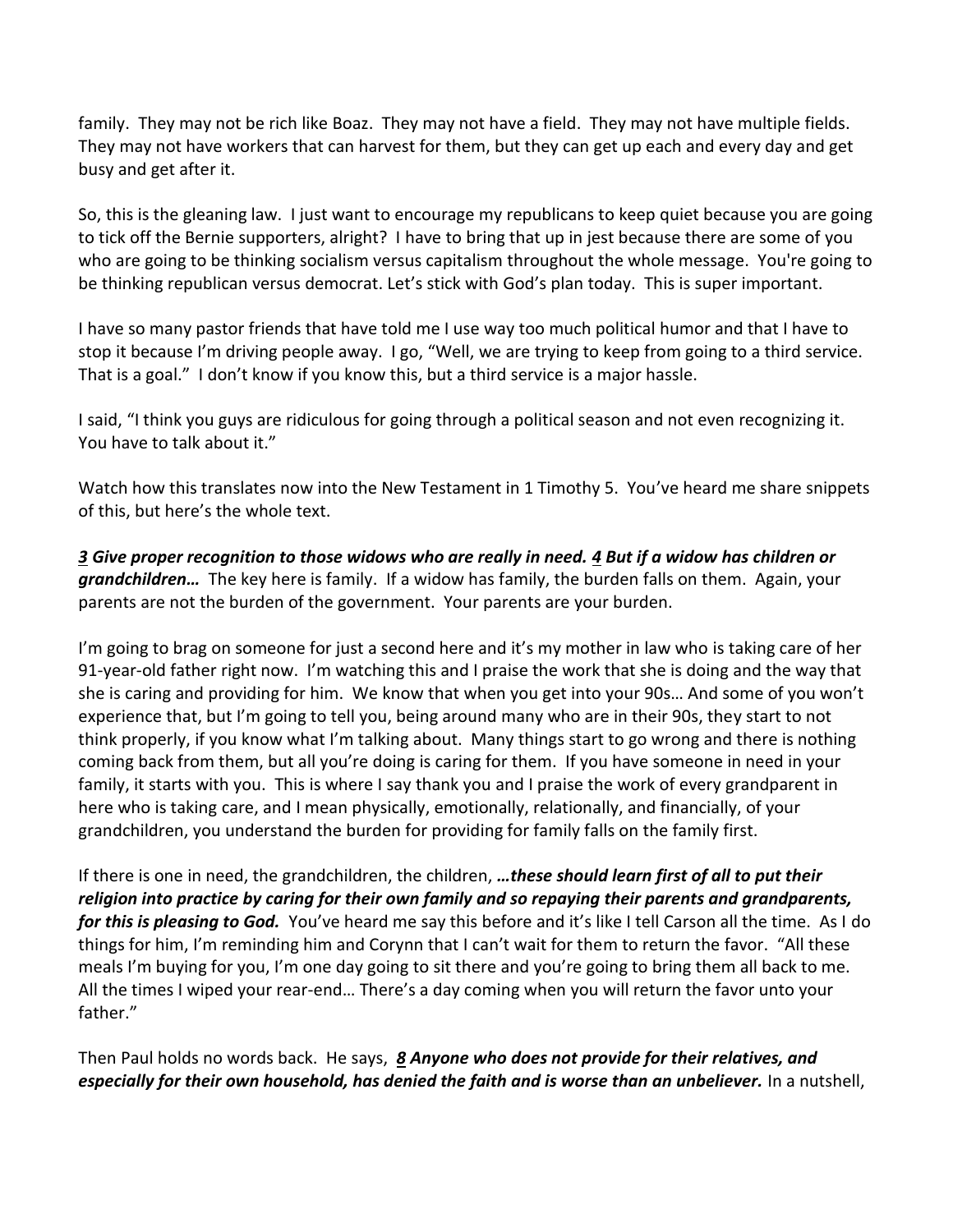to provide for a family, here are the steps. It's super simple. You identify the need, you take initiative, and you work hard.

Let's look at that, picking the story back up in Verse 4. *[4](http://www.studylight.org/desk/?q=ru%202:4&t1=en_niv&sr=1) Just then Boaz arrived from Bethlehem and greeted the harvesters, "The Lord be with you!"* We are going to see in Boaz's character this chapter and all the way through Chapter 4. He is a man of great character before the Lord. In a very dark time in the Nation of Israel, in the period of the Judges, when everyone did what was right in their own eyes, Boaz was one who followed the line.

# *"The Lord bless you!" they answered.*

*[5](http://www.studylight.org/desk/?q=ru%202:5&t1=en_niv&sr=1) Boaz asked the overseer of his harvesters…* This would be like the foreman. He asks about Ruth, this lady he sees who is now working in the field. *"Who does that young woman belong to?"* What family is she with, who is she here for?

*[6](http://www.studylight.org/desk/?q=ru%202:6&t1=en_niv&sr=1) The overseer replied, "She is the Moabite who came back from Moab with Naomi. [7](http://www.studylight.org/desk/?q=ru%202:7&t1=en_niv&sr=1) She said, 'Please let me glean and gather among the sheaves behind the harvesters.' She came into the field and has remained here from morning till now…"* He is going to give her a glowing report after seeing her work for only one portion of a day. "…*except for a short rest in the shelter."* So, he's already noticing Ruth's hard work.

This is a key to providing for our families. Hard work is a key to a good reputation. Whatever it is you do, whatever you're trade or practice, hard work is the key.

Colossians 3: 23 reminds us, as followers of Jesus, of the value of hard work, but to never forget who your real employer is. If you've had a difficult boss or you have one now, *Whatever you do, work at it with all your heart, as working for the Lord.* You, as a follower of Christ, in the workplace, are presenting the gospel every day when you go in and work hard. People are like "What is with that guy's great attitude?" "Why is she always working hard and not getting here late and not leaving early. She takes short breaks, but she's after it. She's really producing for this company. What is going on?" That you would be able to return the glory to the Lord. "I am doing this because I know even when the boss is away, He's watching. I know when I don't have someone over my shoulders, looking at me… I work at home or I work at Starbucks or wherever it is I work, I know ultimately who the one is I report to."

This isn't a political statement, but it's just reminding us of where we are going today. In this country, it's supposed to be a land of equal opportunity, but we have many today who are confused, thinking we live in a land of equal outcome. We are transitioning as a culture to "It's not fair that that guy has what he has and I don't have it. It's not fair that he's a have and I'm a have not. I want to do whatever it takes for me to become closer to him and I'm not going to work towards it; I just want you to give it to me." This is the entitlement mentality. This is "You owe me."

I was in a setting a couple of weeks ago. A guy was sitting behind me and I was listening to this conversation. I could tell he was a successful business man. He was talking to a younger lady. It was almost like they became mentor/mentee very quickly. They had just been introduced to each other.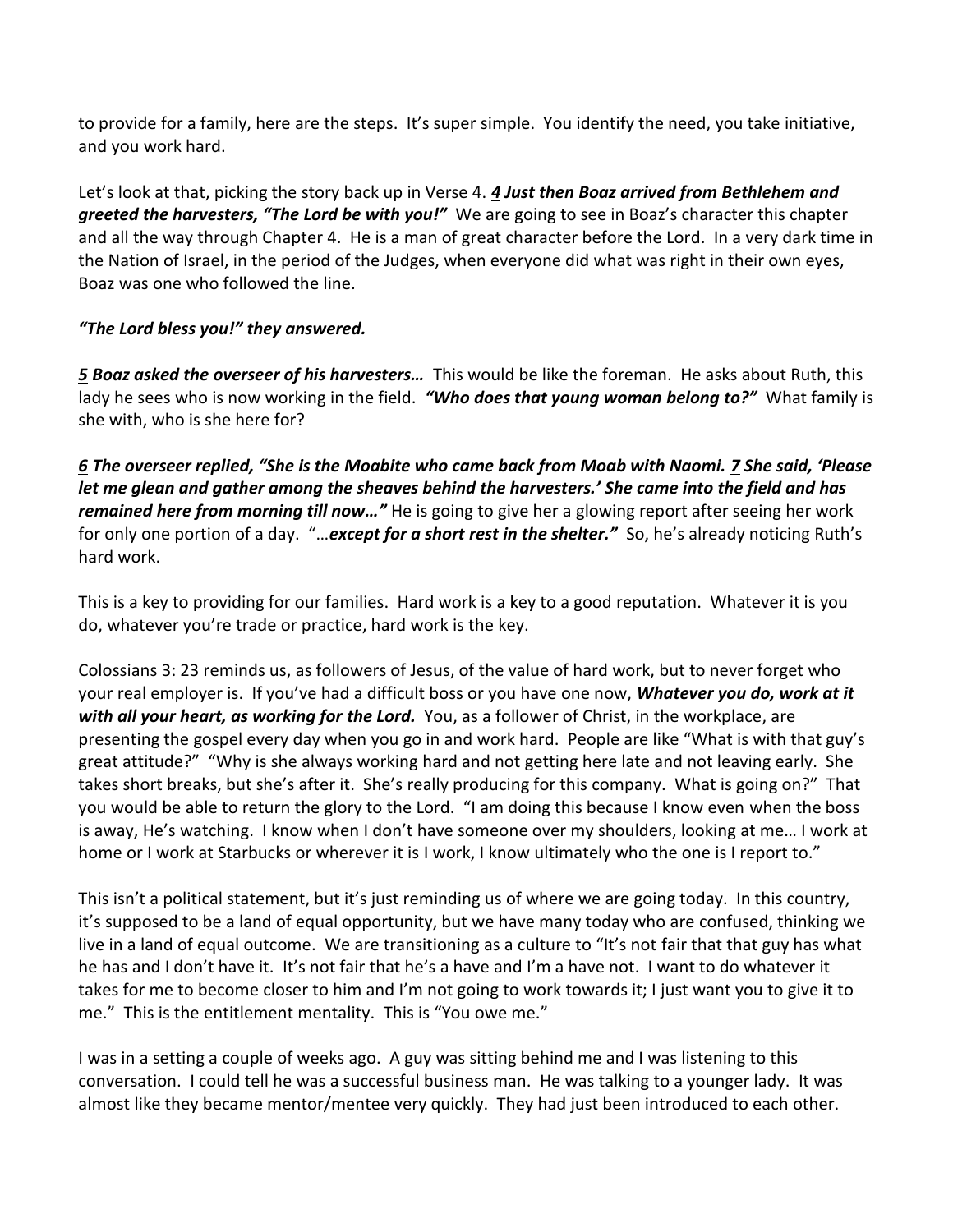They were sitting right behind me. Here's what he said and I thought it was powerful. He goes, "Can I tell you what the problem is with the "everybody matters" culture?" My ears perked up because I could tell we were speaking the same language. He said, "I have to tiptoe around stuff at work because we live in this everyone got a trophy growing up. You just showed up and you got a trophy. You didn't have to succeed, you didn't have to win, you didn't have to work hard to win. You could lose the race and get the same size trophy as the guy who took first place."

He said, "The problem with that mentality is I've got a lot of lazy people. They show up and they want credit just for showing up. They want credit for going 'Hey, I have a wonderful personality; you should pay me for that personality.' We don't pay people for personality, we pay people for productivity."

I don't know if it was wrong, but there was one time I was really leaning back to hear. And I don't like to eavesdrop, but he was going back and forth. I could tell this young lady… Can I be honest? He was saying things to her that her father should have said. It's like she was hearing it for the first time. I don't know if it was wrong, but there was one point he said something and I went "Amen!" Oh, I can't believe that just came out of my mouth."

Do you know what the scripture says in Proverbs? Do you know what drives a person? It's hunger. Hunger drives them. When entitlement drives you, guess what? We are soon for collapse. If your family is built on entitlement, if your family is built on waiting around for people to level the playing field to give you stuff, it just doesn't work that way. I do agree we should be working to make sure everyone has equal opportunity, but the outcome falls on you. If you get an opportunity, take advantage of it.

Do you know what success looks like in our culture? There was a meme I saw online. You know it's bad when you start preaching memes. The meme said "In our country, success looks a lot like an old man in overalls who got up every day and went to work over 30, 40 and 50 years and at the end, he had some things. And now you have a new generation going 'I'll wait; I want some of what you earned.'" Rather than I'll go out and work for it. Some of you are going, "But, Ted, I am a special person. I have a great personality; people would love to work with me. And, Ted, my parents told me I should hold out for a management position because of how good I am at leading. They say I'm a natural leader."

### Can I just encourage you…? And this is important in Branson. **Take any job while you wait for the perfect job to come along.**

I would love to do this one Sunday. We should play that Alabama song, *Forty Hour Week*, and then ask you… I've seen it online this week. Give us your first seven jobs. I'd love that. I've seen successful people listing their first seven jobs. Guess what? For most of them, their first seven jobs were nasty. If I were to go in here and ask people who have been able to provide for their family for 30 and 40 years, I would find out that early in their work history were jobs that were menial and boring and nasty and they were taking the jobs no one else wanted to do.

We had a staff member here years ago whose spouse worked for a parachurch ministry in town. She was an intern. I asked them one night at dinner how the internship was going and he piped up, frustrated, and goes, "The internship isn't going well."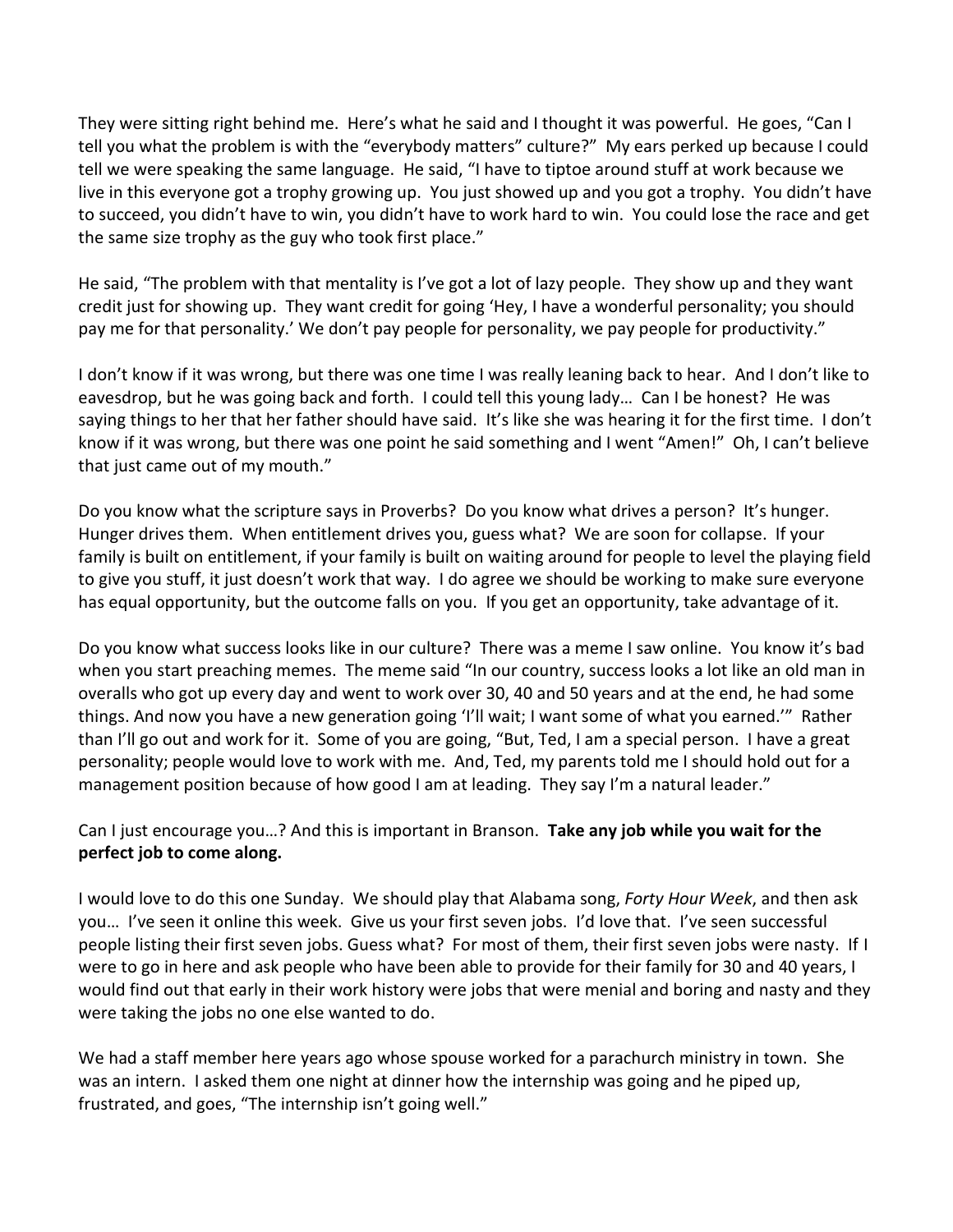I said, "What seems to be the problem?"

He said, "Well, they give her all the jobs that they don't want to do."

I go, "I think that's the very definition of an internship. You're doing what the boss did years ago, but now he has to actually go out and get new clients. He has to go out and talk to the customers. It doesn't make sense for him to make copies anymore, so he hired you or brought you in. I know you want to be the CEO, but let's start with this task."

#### We are going to see this in the text today. **Faithfulness in menial tasks may lead to greater opportunities.**

I'm not going to get involved in the whole minimum wage discussion… but here we go. Don't wait for someone else to determine your income. Don't sit around waiting for this outcome. Decide you are going to go after it. I would guarantee most people in here who have provided will tell you that years ago they didn't have one nasty job; they had three nasty jobs at once. It was rough, but they did it. This is what I'm saying again to the grandparents and the single parents in here who are working multiple jobs to provide for their family, this church praises you. We see how hard you're working.

The reason we do shoes… People are like, "Are the shoes for people who don't have jobs?" No. We are very specific with what we say. The shoes are for those who could use a little extra help. The shoes are for those who are working hard and still don't seem to be getting anywhere. I know it's frustrating. I know the recession hits and you want to picket Wall Street. I was ticked off too. I wanted more people going to jail if they were doing criminal activity that brought us into that mess. I was right there with you.

I'll be honest with you. After the recession hit… I have a skill. I buy houses high and sell them low. This is my skill. For the first year of the recession, I got up almost every morning at 2:00 or 3:00 am because I spent 10 or 12 years building up equity in homes, flipping them every two years. I then put it all into one house and the recession hit and I lost it all. We never got to a place where we were upside down. Our house was worth what we still owed on it, but as a pastor, I felt like a failure. I think I physically could have taken all that cash out of the bank and thrown it in the fireplace. That's what I felt. Many of you felt this. I do now know, eight or nine years later, that God allowed me to go through that as well because I want to be able to feel what you are feeling and you want to feel what I'm feeling. This is how we rejoice with one another and how we mourn with one another.

Amy would tell you that for the first year, I got up every morning at 2:00 or 3:00 am and just sat on the end of the bed. Amy would remind me that I didn't cause the recession. "If you had all this information again, but not the fact that the bubble was going to break and the recession was going to happen and the Branson economy and the housing market was going to tank, you probably still would have built this house. You still would have done this."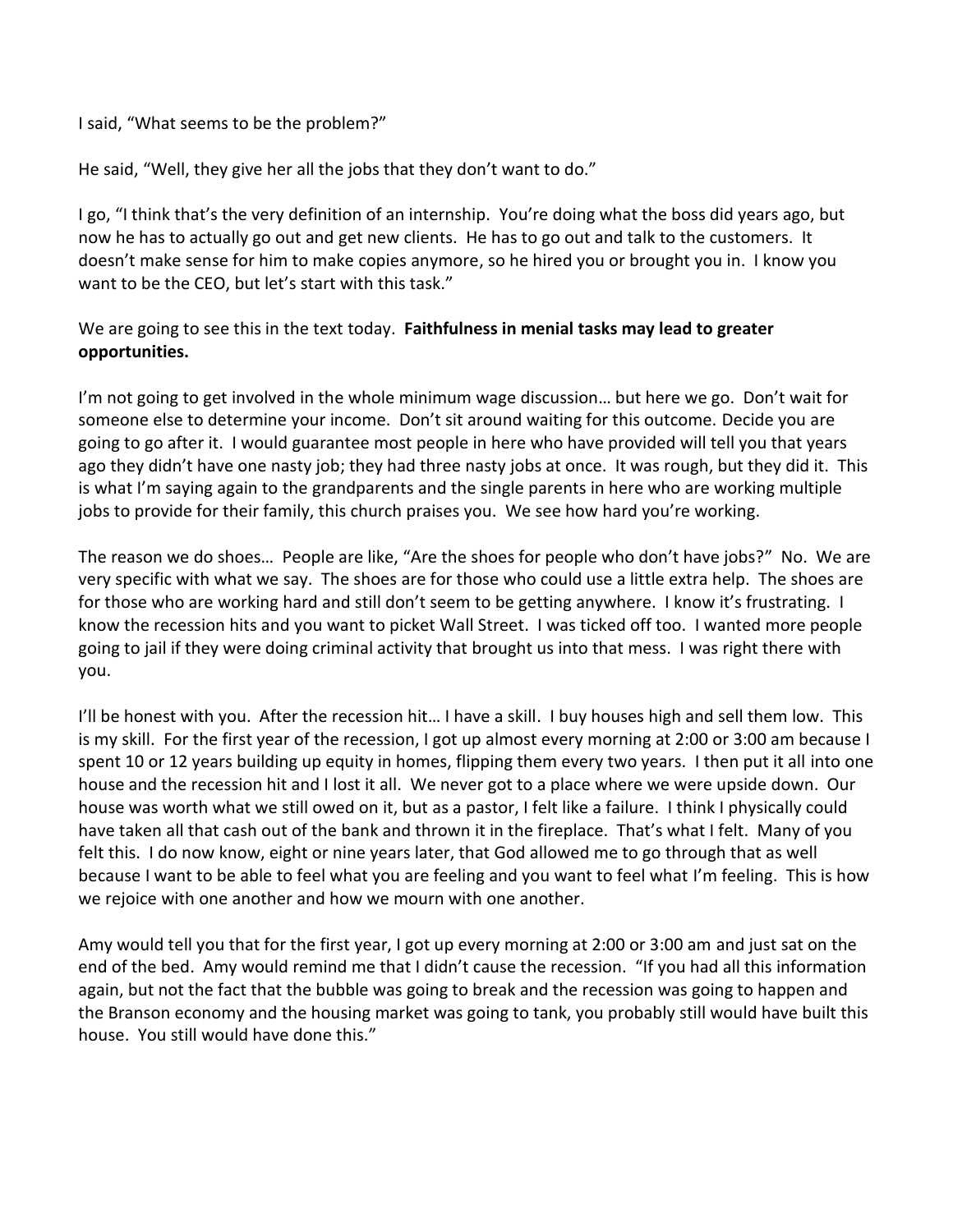Something happened about a year after that. Some of you were giving houses back and obviously I didn't have to do that. But I said, "It's time for me to stop whining and complaining about this. It's time for me to just work harder. There's plenty that I can do."

And there is plenty you can do. There's plenty that your family can do. Faithfulness in just the grunge work sometimes. You're like, "My company doesn't recognize the hard that I do." You do your work as unto the Lord and allow his plan to be working out in your life and in your family. You're like, "I don't want to make beds. I've been out to the Chateau and I can do Stephen Marshal's job. He walks around the place making sure… I'm a great overseer, but they want me to make beds." Yeah, make beds and do it faithfully. Work hard at it. "Work in the kitchen? I should be the executive chef, not the sous chef or a server." Be a great server. Work hard at it. Be faithful in it. Watch how the story continues to unfold in Verse 8.

*[8](http://www.studylight.org/desk/?q=ru%202:8&t1=en_niv&sr=1) So Boaz said to Ruth, "My daughter…"* He uses a term of affection. *"…listen to me. Don't go and glean in another field and don't go away from here. Stay here with the women who work for me. [9](http://www.studylight.org/desk/?q=ru%202:9&t1=en_niv&sr=1) Watch the field where the men are harvesting, and follow along after the women. I have told the men not to lay a hand on you."* This is important. In this day, we're now not only talking about deprivation and despair, but we're also talking about security. He's saying he can protect her if she stays and works in his field. If she goes to work for someone else, harm could fall upon her. *"And whenever you are thirsty, go and get a drink from the water jars the men have filled."*

*[10](http://www.studylight.org/desk/?q=ru%202:10&t1=en_niv&sr=1) At this, she bowed down with her face to the ground. She asked him, "Why have I found such favor in your eyes that you notice me—a foreigner?"* A Moabite woman from an enemy nation.

*[11](http://www.studylight.org/desk/?q=ru%202:11&t1=en_niv&sr=1) Boaz replied, "I've been told all about what you have done for your mother-in-law since the death of your husband—how you left your father and mother and your homeland and came to live with a people you did not know before. [12](http://www.studylight.org/desk/?q=ru%202:12&t1=en_niv&sr=1) May the Lord repay you for what you have done."* This is important. Verse 12 is the like the key to whole Book of Ruth. *"May you be richly rewarded by the Lord, the God of Israel, under whose wings you have come to take refuge."*

This is very important in the text. He is saying, "I am giving this blessing upon you that God will care for you in the same way, Ruth, that you have cared for Naomi." But what you are going to see unfold is he becomes that blessing. This is a powerful verse in this text. He's not just going to pray for her blessing, he is going to become the blessing. Here's what we take away from the text. **God blesses your family through you and through your hard work.** 

I put out on Facebook this week this post. I had no idea the reaction it would get. I was just saying I was grateful for the men in here that get up every day and go to work. I was saying, "Dad, you may not feel like a hero, but you are a hero." Father's Day is such a low attended Sunday. In most churches, Father's Day is the lowest attended Sunday of the year. The reason is… This is my simple opinion. On Mother's Day, we praise mom. Mom is to be honored and blessed. "You are the most noble of women. May we bow down and kiss your feet. Here's flowers; here's chocolate."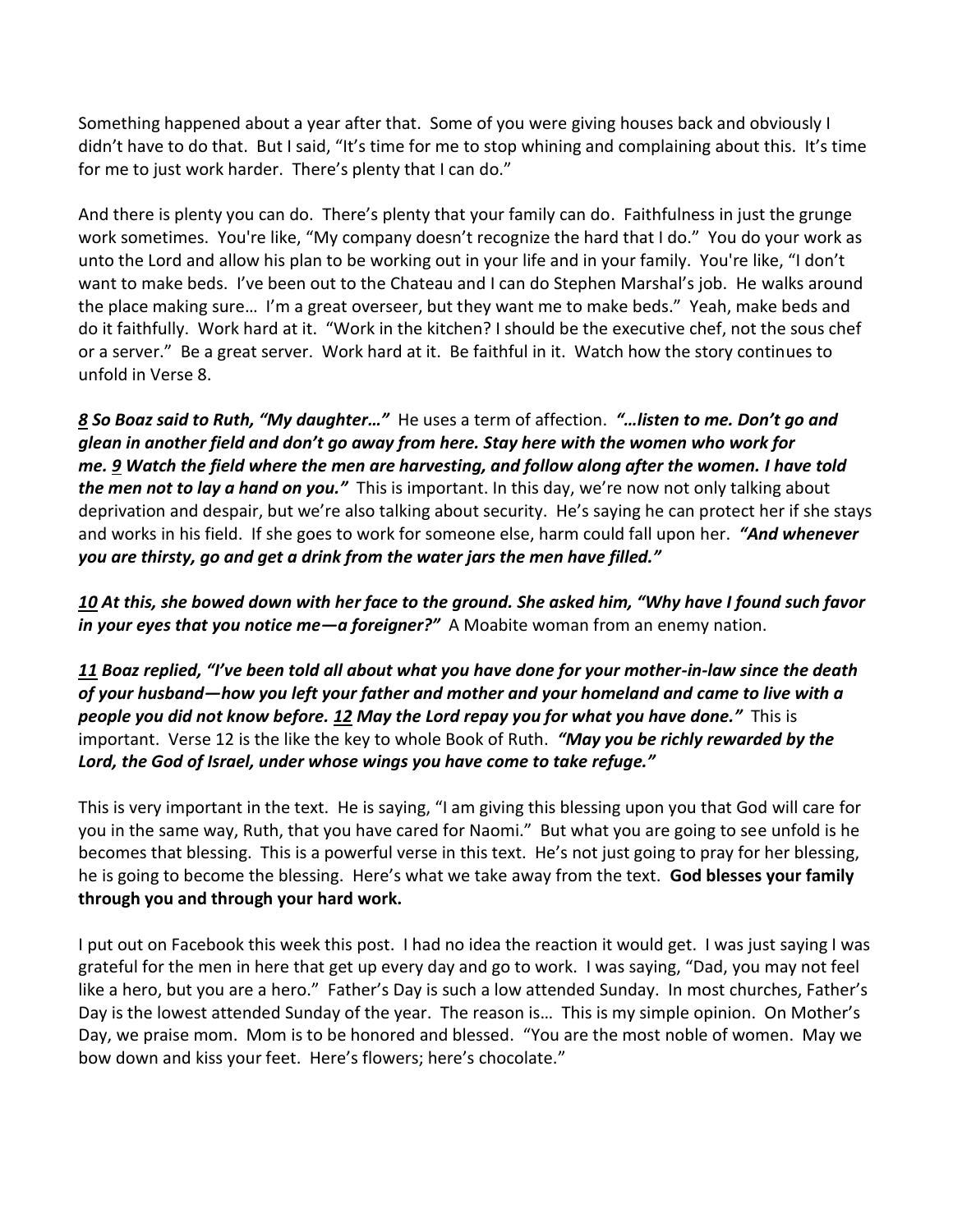Then you come to a Father's Day service and it's "Men, you are scum and you need to step it up." Raise your hand if you've ever felt that tone at a church service. Not this church, but a church service. Dad would say, "I'd rather go golfing or fishing; don't make me sit through a Father's Day sermon where I'm told I'm not doing enough." Dad, I want you to hear today, thank you for your hard work. Here's the key. **When God blesses your family and God uses you to bless your family, give God the glory**. Return it to him.

You've seen this little clip before, but I'm going to show it again. This is an example of misplaced grace. [Video plays]

*Lord, we cleared this land. We plowed it, sowed it, and harvested. We cooked the harvest. It wouldn't be here and we wouldn't be eating it if we hadn't done it all ourselves. We worked dog bone hard for every crumb and morsel, but we thank you just the same anyway, Lord, for this food we're about to eat. Amen*.

That's Jimmy Stewart in Shenandoah. That's a 22 second clip and you need to show that to your family. That is misplaced grace. That is "We worked hard, we did it, we sweated, and it's all on us." No. "Lord, you allowed us to work. Lord, you allowed us to plant. You allowed us to reap the harvest. You allowed us to prepare it. We return it back to you."

Now continuing in the story as we close out. *[13](http://www.studylight.org/desk/?q=ru%202:13&t1=en_niv&sr=1) "May I continue to find favor in your eyes, my lord," she* (Ruth) *said. "You have put me at ease by speaking kindly to your servant—though I do not have the standing of one of your servants."*

*[14](http://www.studylight.org/desk/?q=ru%202:14&t1=en_niv&sr=1) At mealtime Boaz said to her, "Come over here. Have some bread and dip it in the wine vinegar." When she sat down with the harvesters, he offered her some roasted grain. She ate all she wanted and had some left over. [15](http://www.studylight.org/desk/?q=ru%202:15&t1=en_niv&sr=1) As she got up to glean…* Think about this. We sometimes think *well wouldn't it just be great if Boaz said, "Hey, just stay here. I'll let the guys go out and work and bring it back to you."* He's going to follow the law, but now watch. He's going to go beyond the law. Not outside the law, but just beyond. He's going to give even more grace to her. *…Boaz gave orders to his men, "Let her gather among the sheaves and don't reprimand her. [16](http://www.studylight.org/desk/?q=ru%202:16&t1=en_niv&sr=1) Even pull out…* This is his generosity and his hospitality. *…some stalks for her from the bundles and leave them for her to pick up, and don't rebuke her."*

Ruth is now sitting at the table of Boaz. This is important in family theology and what we believe around here. **When you invite your family to eat at your table, you are saying to them "You matter to me and you matter to God."**

One of the reasons we spend so much time on hospitality at our church, making things look the way they do and feel the way they do and welcoming people, is because we don't want to have a have or have not mentality. We don't want those who are working hard, but not able to make the bills to come in here and feel like they don't fit in with this group. Let me tell you something. You matter to God and you matter to us. We are grateful that you're here. We want to help as a church family, as a collective body. We are here to help one another, to meet the needs for one another.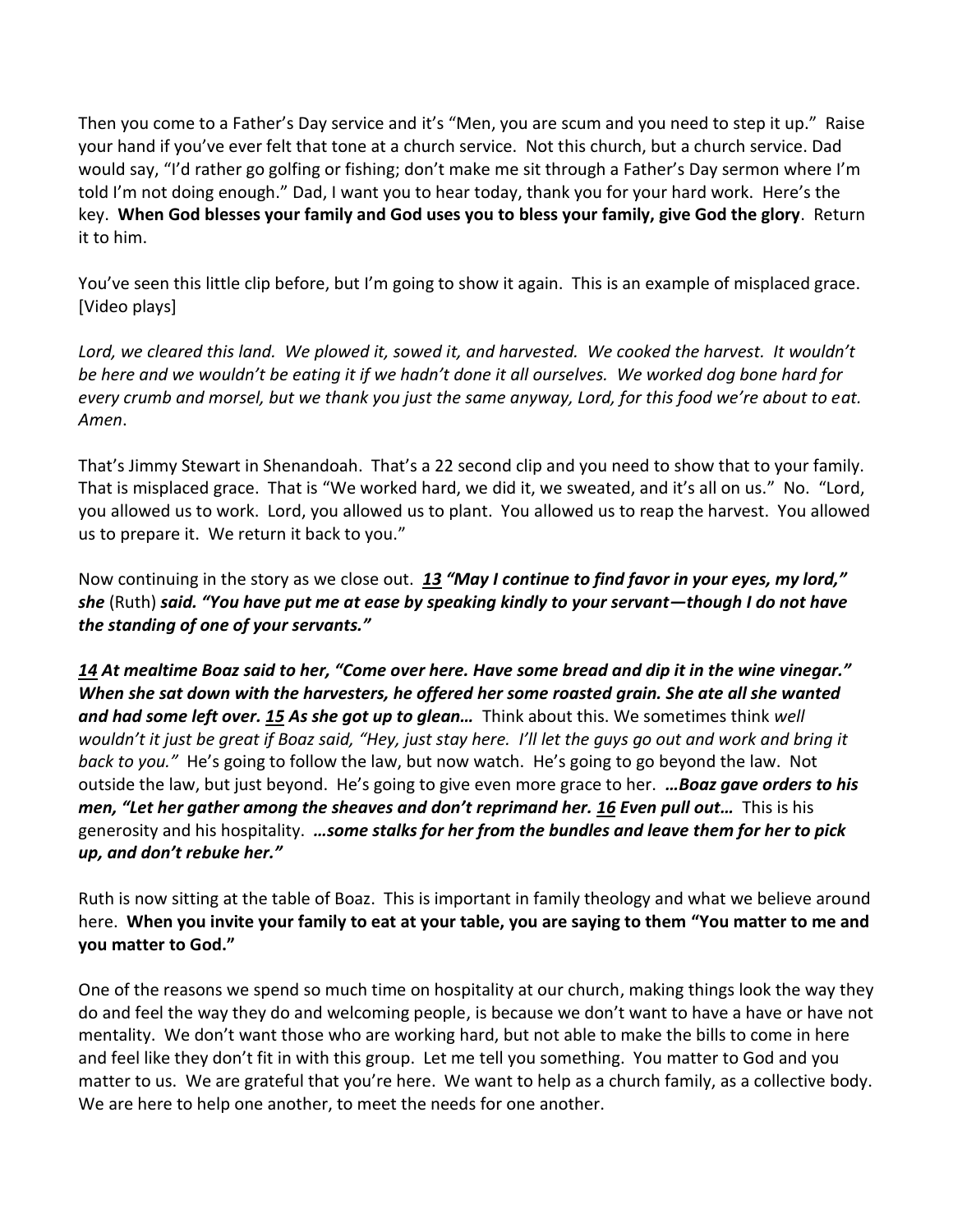*[17](http://www.studylight.org/desk/?q=ru%202:17&t1=en_niv&sr=1) So Ruth gleaned in the field until evening.* She's put in a full day. *Then she threshed the barley she had gathered, and it amounted to about an ephah. [18](http://www.studylight.org/desk/?q=ru%202:18&t1=en_niv&sr=1) She carried it back to town, and her mother-inlaw saw how much she had gathered.* This shouldn't have been how much you got after a day's work, so she knew what she would be coming home with. Probably just enough to make it that day, enough to keep them fed that day. *Ruth also brought out and gave her what she had left over after she had eaten enough.* 

*[19](http://www.studylight.org/desk/?q=ru%202:19&t1=en_niv&sr=1) Her mother-in-law asked her, "Where did you glean today?"* "What fertilizer are they using that you were able to get this much of a harvest. This is going to take care of us for a while. This is more than enough." *"Where did you work? Blessed be the man who took notice of you!" Then Ruth told her mother-in-law about the one at whose place she had been working. "The name of the man I worked with today is Boaz," she said.*

*[20](http://www.studylight.org/desk/?q=ru%202:20&t1=en_niv&sr=1) "The Lord bless him!" Naomi said to her daughter-in-law. "He has not stopped showing his kindness to the living and the dead." She added, "That man is our close relative; he is one of our guardianredeemers."*

*[21](http://www.studylight.org/desk/?q=ru%202:21&t1=en_niv&sr=1) Then Ruth the Moabite said, "He even said to me, 'Stay with my workers until they finish harvesting all my grain.'"*

*[22](http://www.studylight.org/desk/?q=ru%202:22&t1=en_niv&sr=1) Naomi said to Ruth her daughter-in-law, "It will be good for you, my daughter, to go with the women who work for him, because in someone else's field you might be harmed."*

# *[23](http://www.studylight.org/desk/?q=ru%202:23&t1=en_niv&sr=1) So Ruth stayed close to the women of Boaz to glean until the barley and wheat harvests were finished. And she lived with her mother-in-law.*

This is so powerful and this is where we end. Boaz speaks a blessing over his daughter. They are from the same clan. Through marriage, they are now part of the same family. He speaks a blessing, but this is key for us to walk away with. We've got to stop looking at those in need and saying, "I'll pray for you." Does anybody know what I'm talking about?"

Denise said it this week. Denise works with a lot of our benevolence as a church. Denise came in and she said to me. "I told her I'd pray for her and I did." I'm *like that's typically what we probably should do*, but I got what she was saying. What Denise does that I love watching almost every single day... Denise prays with and for people who are in need and then, because of your generosity, we are able to meet needs. We don't pass the bucket to enrich ourselves, we pass a bucket to meet needs of those within our church. And just so you know, Denise follows the gleaning law of the Old Testament. I don't think she would say that as specifically as I'm saying. A lot of people who are need, she'll put them to work. That's not out of cruelty; that's out of "We want to help, but don't sit around and wait for a handout. Work for the help."

This is key in your family. This is for every husband, every grandparent who is raising a grandchild. This is for every single parent. **Pray for and be the blessing in your family**. That the Lord would shine upon you. That he would bless your family. But don't ever forget, Dad, Mom, Grandma and Grandpa, God